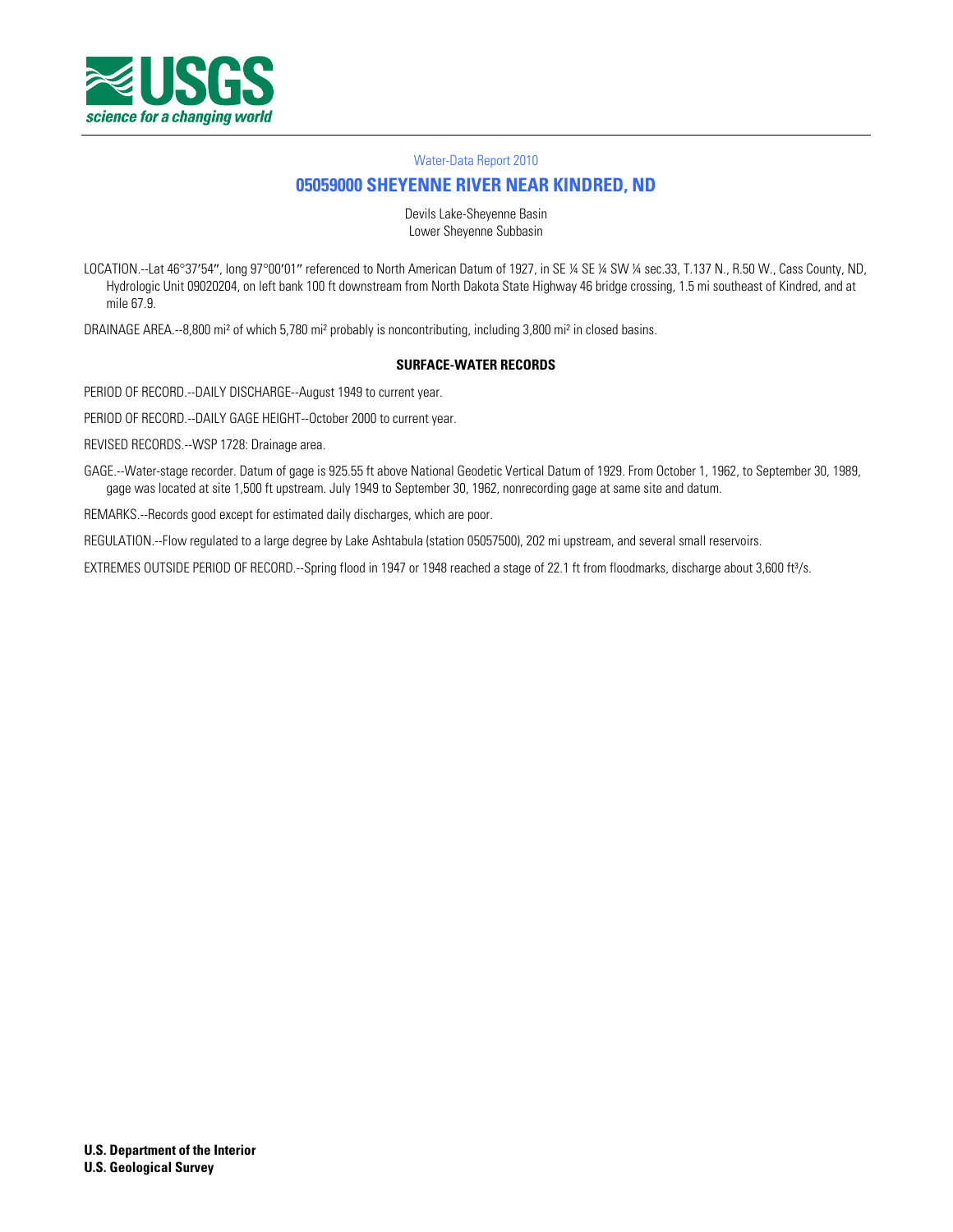## **05059000 SHEYENNE RIVER NEAR KINDRED, ND—Continued**

## **DISCHARGE, CUBIC FEET PER SECOND WATER YEAR OCTOBER 2009 TO SEPTEMBER 2010 DAILY MEAN VALUES**

|             | [e, estimated]  |                |            |        |                          |            |                          |            |        |        |        |            |
|-------------|-----------------|----------------|------------|--------|--------------------------|------------|--------------------------|------------|--------|--------|--------|------------|
| <b>Day</b>  | 0 <sub>ct</sub> | <b>Nov</b>     | <b>Dec</b> | Jan    | Feb                      | <b>Mar</b> | Apr                      | <b>May</b> | Jun    | Jul    | Aug    | <b>Sep</b> |
| 1           | 221             | 614            | 375        | e150   | e392                     | e305       | 4,010                    | 2,340      | 2,010  | 968    | 368    | 318        |
| 2           | 295             | 594            | 372        | e146   | e382                     | e307       | 3,910                    | 2,320      | 2,010  | 880    | 389    | 282        |
| 3           | 342             | 593            | e334       | e141   | e378                     | e312       | 3,760                    | 2,290      | 2,000  | 812    | 382    | 261        |
| 4           | 357             | 571            | e317       | e138   | e368                     | e323       | 3,570                    | 2,210      | 1,960  | e773   | 411    | 267        |
| 5           | 358             | 547            | e308       | e137   | e368                     | e339       | 3,370                    | 1,970      | 1,830  | e679   | 422    | 344        |
| 6           | 383             | 529            | e297       | e137   | e372                     | e358       | 3,220                    | 1,660      | 1,740  | e639   | 413    | 283        |
| 7           | 472             | 516            | e293       | e135   | e375                     | e372       | 3,120                    | 1,490      | 1,640  | e628   | 446    | 319        |
| 8           | 552             | 505            | e290       | e135   | e378                     | e387       | 3,050                    | 1,490      | 1,410  | e619   | 478    | 486        |
| 9           | 583             | 497            | e284       | e133   | e378                     | e406       | 2,980                    | 1,380      | 1,230  | e608   | 470    | 545        |
| 10          | 626             | 475            | e280       | e133   | e375                     | e439       | 2,930                    | 1,160      | 1,070  | 603    | 463    | 687        |
| 11          | 650             | 484            | e277       | e133   | e370                     | e489       | 2,880                    | 1,120      | 958    | 636    | 469    | 851        |
| 12          | 528             | 491            | e266       | e137   | e372                     | e549       | 2,840                    | 1,260      | 889    | 636    | 508    | 834        |
| 13          | 480             | 488            | e264       | e143   | e370                     | e661       | 2,780                    | 1,310      | 840    | 622    | 656    | 785        |
| 14          | 501             | 484            | e253       | e148   | e372                     | e875       | 2,770                    | 1,360      | 813    | 678    | 765    | 766        |
| 15          | 528             | 480            | e247       | e154   | e370                     | e1,180     | 2,690                    | 1,340      | 820    | 753    | 774    | 740        |
| 16          | 564             | 476            | e244       | e159   | e370                     | e1,550     | 2,600                    | 1,310      | 821    | 766    | 679    | 688        |
| 17          | 601             | 470            | e244       | e161   | e364                     | e2,000     | 2,480                    | 1,250      | 826    | 836    | 637    | 658        |
| 18          | 598             | 444            | e244       | e161   | e359                     | e2,400     | 2,240                    | 1,150      | 831    | 926    | 593    | 629        |
| 19          | 586             | 409            | e236       | e164   | e353                     | e2,730     | 2,270                    | 1,080      | 803    | 888    | 550    | 611        |
| 20          | 556             | 435            | e233       | e207   | e348                     | e3,160     | 2,370                    | 1,030      | 788    | 797    | 525    | 601        |
| 21          | 567             | 421            | e216       | e287   | e344                     | e3,650     | 2,400                    | 1,000      | 788    | 729    | 510    | 596        |
| 22          | 570             | 417            | e207       | e349   | e344                     | e4,170     | 2,400                    | 968        | 765    | 694    | 513    | 588        |
| 23          | 558             | 400            | e207       | e399   | e338                     | e4,800     | 2,390                    | 930        | 739    | 665    | 524    | 595        |
| 24          | 547             | 368            | e207       | e421   | e326                     | 5,540      | 2,370                    | 915        | 716    | 650    | 496    | 787        |
| 25          | 542             | 338            | e207       | e421   | e316                     | 5,620      | 2,370                    | 915        | 718    | 642    | 477    | 910        |
| 26          | 531             | 351            | e207       | e425   | e311                     | 5,780      | 2,370                    | 883        | 765    | 634    | 465    | 984        |
| 27          | 516             | 380            | e207       | e425   | e311                     | 5,730      | 2,350                    | 885        | 944    | 637    | 451    | 1,080      |
| 28          | 501             | 382            | e194       | e417   | e306                     | 5,470      | 2,320                    | 1,230      | 1,100  | 613    | 426    | 1,160      |
| 29          | 508             | 381            | e179       | e406   | $\overline{\phantom{a}}$ | 5,030      | 2,310                    | 1,720      | 1,140  | 535    | 404    | 1,180      |
| 30          | 558             | 378            | e167       | e399   | $\qquad \qquad - -$      | 4,500      | 2,330                    | 1,860      | 1,080  | 467    | 389    | 1,150      |
| 31          | 626             | $\overline{a}$ | e157       | e396   | $\hspace{0.05cm} \ldots$ | 4,170      | $\overline{\phantom{a}}$ | 1,950      | $---$  | 362    | 352    | $---$      |
| Total       | 15,805          | 13,918         | 7,813      | 7,297  | 10,010                   | 73,602     | 83,450                   | 43,776     | 34,044 | 21,375 | 15,405 | 19,985     |
| <b>Mean</b> | 510             | 464            | 252        | 235    | 358                      | 2,374      | 2,782                    | 1,412      | 1,135  | 690    | 497    | 666        |
| Max         | 650             | 614            | 375        | 425    | 392                      | 5,780      | 4,010                    | 2,340      | 2,010  | 968    | 774    | 1,180      |
| Min         | 221             | 338            | 157        | 133    | 306                      | 305        | 2,240                    | 883        | 716    | 362    | 352    | 261        |
| Ac-ft       | 31,350          | 27,610         | 15,500     | 14.470 | 19.850                   | 146,000    | 165,500                  | 86,830     | 67,530 | 42,400 | 30,560 | 39.640     |

## **STATISTICS OF MONTHLY MEAN DATA FOR WATER YEARS 1949 - 2010, BY WATER YEAR (WY)**

|            | Oct    | Nov   | <b>Dec</b> | Jan    | Feb    | Mar    | Apr    | Mav    | Jun   | Jul    | Aua    | Sep    |
|------------|--------|-------|------------|--------|--------|--------|--------|--------|-------|--------|--------|--------|
| Mean       | .15    | 134   | 116        | 96.3   | 105    | 384    | 971    | 589    | 375   | 286    | 158    | 117    |
| <b>Max</b> | 693    | 589   | 400        | 259    | 358    | 2.374  | 5.159  | 3.184  | 1.938 | . 466  | 2,231  | 666    |
| (WY)       | (1995) | 1995) | (2001)     | (2006) | (2010) | (2010) | (2009) | (2009) | (1950 | (1975) | (1993  | (2010) |
| Min        | 24.6   | 22.7  | .7.6       | .7.5   | 21.7   | 35.1   | 71.7   | 53.6   | 48.4  | 26.7   |        | 25.1   |
| (WY)       | (1957  | 1956  | (1956)     | (1991) | (1956) | (1956) | (1991  | (1990) | (1961 | (1988) | (1988) | (1959) |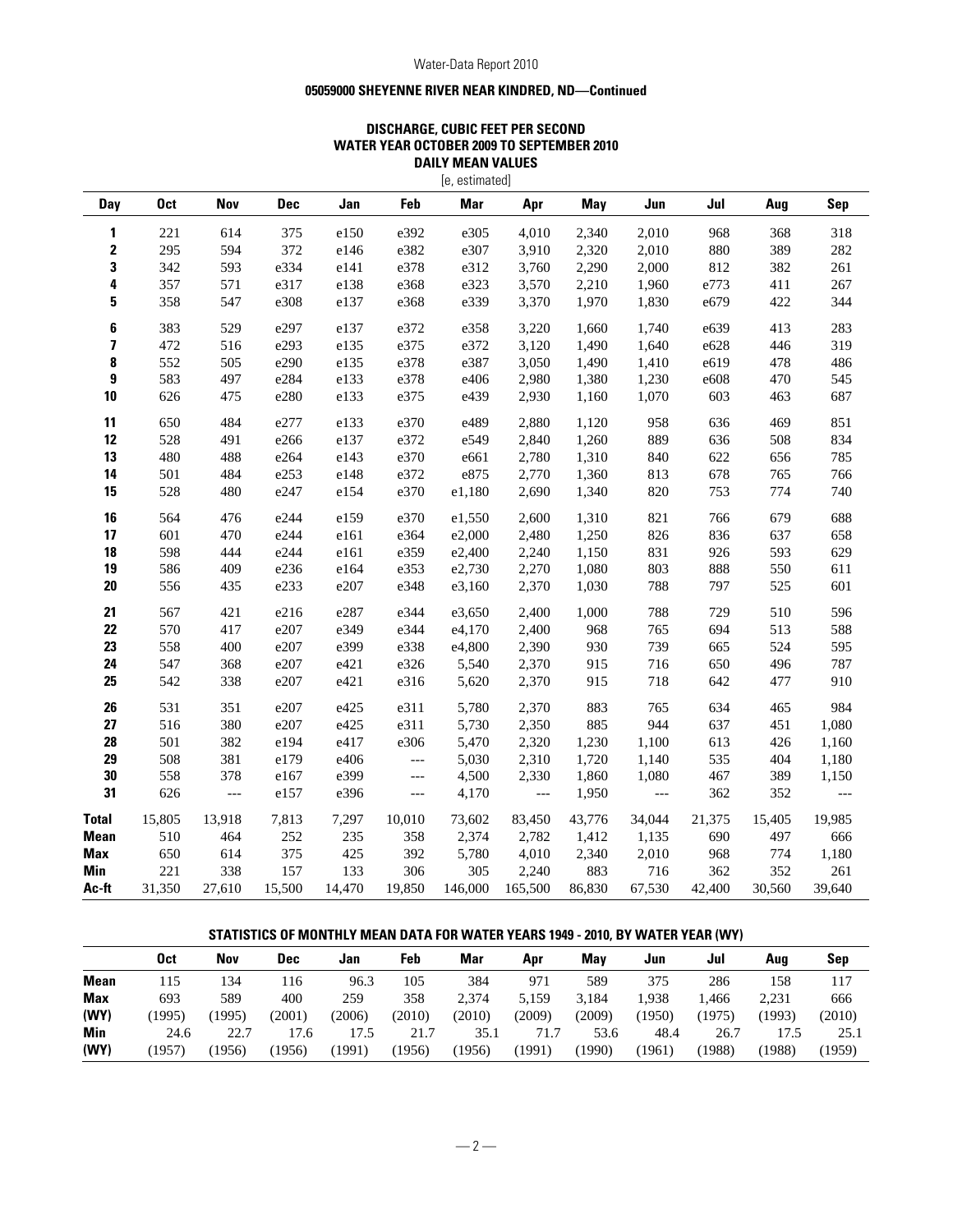# **05059000 SHEYENNE RIVER NEAR KINDRED, ND—Continued**

|         |          |                           |        | <b>Water Years 1949 - 2010</b> |              |  |
|---------|----------|---------------------------|--------|--------------------------------|--------------|--|
| 385,889 |          | 346,480                   |        |                                |              |  |
| 1,057   |          | 949                       |        | 288                            |              |  |
|         |          |                           |        | 1,045                          | 2009         |  |
|         |          |                           |        | 48.0                           | 1991         |  |
| 5,890   | Apr $13$ | 5,780                     | Mar 26 | 5,890                          | Apr 13, 2009 |  |
| 134     | Aug $15$ | 133                       | Jan 9  | 9.2                            | Aug 16, 1990 |  |
| 156     | Aug $10$ | 135                       | Jan 5  | 11                             | Dec 26, 1990 |  |
|         |          | $a_{5,830}$               | Mar 26 | 5,970                          | Apr 27, 1997 |  |
|         |          | $b_{21.44}$               | Mar 21 | $b_{22.33}$                    | Apr 8, 1997  |  |
| 765,400 |          | 687,200                   |        | 208,300                        |              |  |
| 4,020   |          | 2,370                     |        | 612                            |              |  |
| 363     |          | 552                       |        | 111                            |              |  |
| 192     |          | 244                       |        | 36                             |              |  |
|         |          | <b>Calendar Year 2009</b> |        | <b>Water Year 2010</b>         |              |  |

**SUMMARY STATISTICS**

 $a$  Gage height, 21.11 ft.

b Backwater from ice.

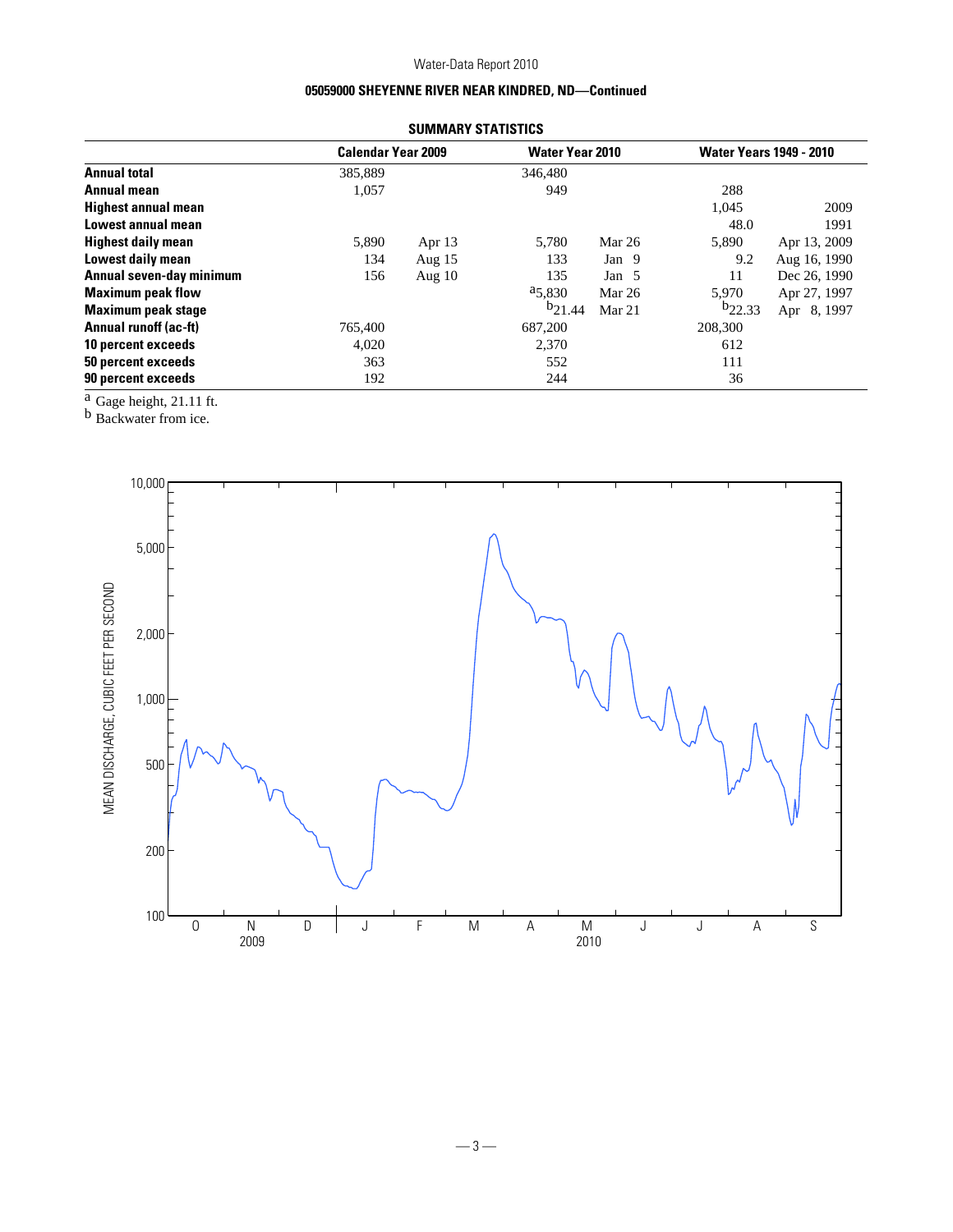## **05059000 SHEYENNE RIVER NEAR KINDRED, ND—Continued**

|                         |            |            |            |      |                | PAILI MEAN TALVLV |                          |       |       |                          |      |                |
|-------------------------|------------|------------|------------|------|----------------|-------------------|--------------------------|-------|-------|--------------------------|------|----------------|
| Day                     | <b>Oct</b> | <b>Nov</b> | <b>Dec</b> | Jan  | Feb            | <b>Mar</b>        | Apr                      | May   | Jun   | Jul                      | Aug  | <b>Sep</b>     |
| 1                       | 3.67       | 5.97       | 4.59       | 3.71 | 5.64           | 5.72              | 19.34                    | 13.64 | 12.45 | 8.02                     | 4.47 | 4.18           |
| $\mathbf 2$             | 4.13       | 5.88       | 4.57       | 3.72 | 5.74           | 5.74              | 19.02                    | 13.57 | 12.48 | 7.50                     | 4.60 | 3.99           |
| 3                       | 4.44       | 5.87       | 4.36       | 3.76 | 5.70           | 5.75              | 18.54                    | 13.46 | 12.44 | 7.08                     | 4.56 | 3.87           |
| 4                       | 4.54       | 5.75       | 4.39       | 3.74 | 5.62           | 5.74              | 17.85                    | 13.17 | 12.28 | $\overline{a}$           | 4.72 | 3.90           |
| 5                       | 4.56       | 5.61       | 4.36       | 3.70 | 5.60           | 5.74              | 17.12                    | 12.32 | 11.82 | $---$                    | 4.78 | 4.33           |
| 6                       | 4.72       | 5.51       | 4.46       | 3.71 | 5.64           | 5.75              | 16.59                    | 11.16 | 11.49 | $\overline{a}$           | 4.73 | 3.99           |
| $\overline{\mathbf{z}}$ | 5.27       | 5.43       | 4.48       | 3.73 | 5.68           | 5.74              | 16.29                    | 10.52 | 11.11 | $\overline{a}$           | 4.92 | 4.19           |
| 8                       | 5.74       | 5.37       | 4.80       | 3.75 | 5.72           | 5.79              | 16.06                    | 10.55 | 10.23 | $---$                    | 5.10 | 5.14           |
| 9                       | 5.88       | 5.32       | 5.07       | 3.78 | 5.74           | 5.87              | 15.83                    | 10.10 | 9.50  | $\overline{a}$           | 5.05 | 5.46           |
| 10                      | 6.06       | 5.19       | 5.02       | 3.81 | 5.72           | 5.97              | 15.65                    | 9.15  | 8.62  | 5.77                     | 5.01 | 6.30           |
| 11                      | 6.15       | 5.25       | 4.91       | 3.83 | 5.72           | 6.16              | 15.50                    | 8.89  | 7.96  | 5.98                     | 5.05 | 7.32           |
| 12                      | 5.50       | 5.29       | 4.79       | 3.83 | 5.75           | 6.67              | 15.34                    | 9.64  | 7.55  | 5.98                     | 5.26 | 7.22           |
| 13                      | 5.22       | 5.27       | 4.60       | 3.83 | 5.75           | 7.23              | 15.17                    | 9.85  | 7.25  | 5.89                     | 6.11 | 6.92           |
| 14                      | 5.34       | 5.25       | 4.46       | 3.84 | 5.75           | 8.13              | 15.12                    | 10.01 | 7.09  | 6.25                     | 6.79 | 6.80           |
| 15                      | 5.50       | 5.23       | 4.34       | 3.83 | 5.75           | 10.30             | 14.86                    | 9.96  | 7.13  | $---$                    | 6.85 | 6.64           |
| 16                      | 5.71       | 5.20       | 4.27       | 3.84 | 5.75           | 12.44             | 14.55                    | 9.82  | 7.14  | 6.80                     | 6.25 | 6.32           |
| 17                      | 5.91       | 5.16       | 4.24       | 3.84 | 5.73           | 15.14             | 14.12                    | 9.58  | 7.17  | 7.23                     | 5.99 | 6.12           |
| 18                      | 5.90       | 5.01       | 4.20       | 3.86 | 5.72           | 17.44             | 13.29                    | 9.06  | 7.20  | 7.77                     | 5.72 | 5.94           |
| 19                      | 5.83       | 4.80       | 4.21       | 3.93 | 5.71           | 19.27             | 13.39                    | 8.65  | 7.03  | 7.54                     | 5.49 | 5.82           |
| $20\,$                  | 5.67       | 4.95       | 4.14       | 4.21 | 5.69           | 20.59             | 13.76                    | 8.41  | 6.93  | 6.99                     | 5.35 | 5.76           |
| 21                      | 5.73       | 4.87       | 4.05       | 4.82 | 5.71           | 21.29             | 13.86                    | 8.22  | 6.94  | 6.57                     | 5.27 | 5.73           |
| 22                      | 5.74       | 4.84       | 4.03       | 5.34 | 5.73           | 21.31             | 13.85                    | 8.02  | 6.80  | 6.35                     | 5.29 | 5.69           |
| 23                      | 5.68       | 4.74       | 4.04       | 5.56 | 5.75           | 21.02             | 13.81                    | 7.79  | 6.64  | 6.17                     | 5.35 | 5.73           |
| 24                      | 5.61       | 4.54       | 4.06       | 5.60 | 5.76           | 20.92             | 13.76                    | 7.70  | 6.49  | 6.07                     | 5.20 | 6.93           |
| 25                      | 5.58       | 4.35       | 4.09       | 5.63 | 5.77           | 20.97             | 13.76                    | 7.71  | 6.50  | 6.02                     | 5.09 | 7.68           |
| 26                      | 5.52       | 4.44       | 4.06       | 5.68 | 5.78           | 21.08             | 13.74                    | 7.52  | 6.80  | 5.97                     | 5.02 | 8.11           |
| 27                      | 5.43       | 4.62       | 3.98       | 5.71 | 5.77           | 21.05             | 13.68                    | 7.52  | 7.87  | 5.99                     | 4.94 | 8.64           |
| 28                      | 5.35       | 4.64       | 3.88       | 5.73 | 5.75           | 20.87             | 13.59                    | 9.38  | 8.79  | 5.84                     | 4.80 | 9.14           |
| 29                      | 5.38       | 4.63       | 3.84       | 5.80 | $\overline{a}$ | 20.57             | 13.54                    | 11.39 | 8.99  | 5.41                     | 4.68 | 9.25           |
| 30                      | 5.67       | 4.61       | 3.80       | 5.76 | $---$          | 20.16             | 13.61                    | 11.92 | 8.68  | 5.03                     | 4.59 | 9.08           |
| 31                      | 6.04       | $---$      | 3.74       | 5.59 | $---$          | 19.73             | $\overline{\phantom{a}}$ | 12.24 | $---$ | 4.44                     | 4.38 | $\overline{a}$ |
| <b>Mean</b>             | 5.40       | 5.12       | 4.32       | 4.43 | 5.72           | 13.23             | 15.15                    | 10.03 | 8.65  | $---$                    | 5.21 | 6.21           |
| Max                     | 6.15       | 5.97       | 5.07       | 5.80 | 5.78           | 21.31             | 19.34                    | 13.64 | 12.48 | $\overline{\phantom{a}}$ | 6.85 | 9.25           |
| Min                     | 3.67       | 4.35       | 3.74       | 3.70 | 5.60           | 5.72              | 13.29                    | 7.52  | 6.49  | $---$                    | 4.38 | 3.87           |

## **GAGE HEIGHT, FEET WATER YEAR OCTOBER 2009 TO SEPTEMBER 2010 DAILY MEAN VALUES**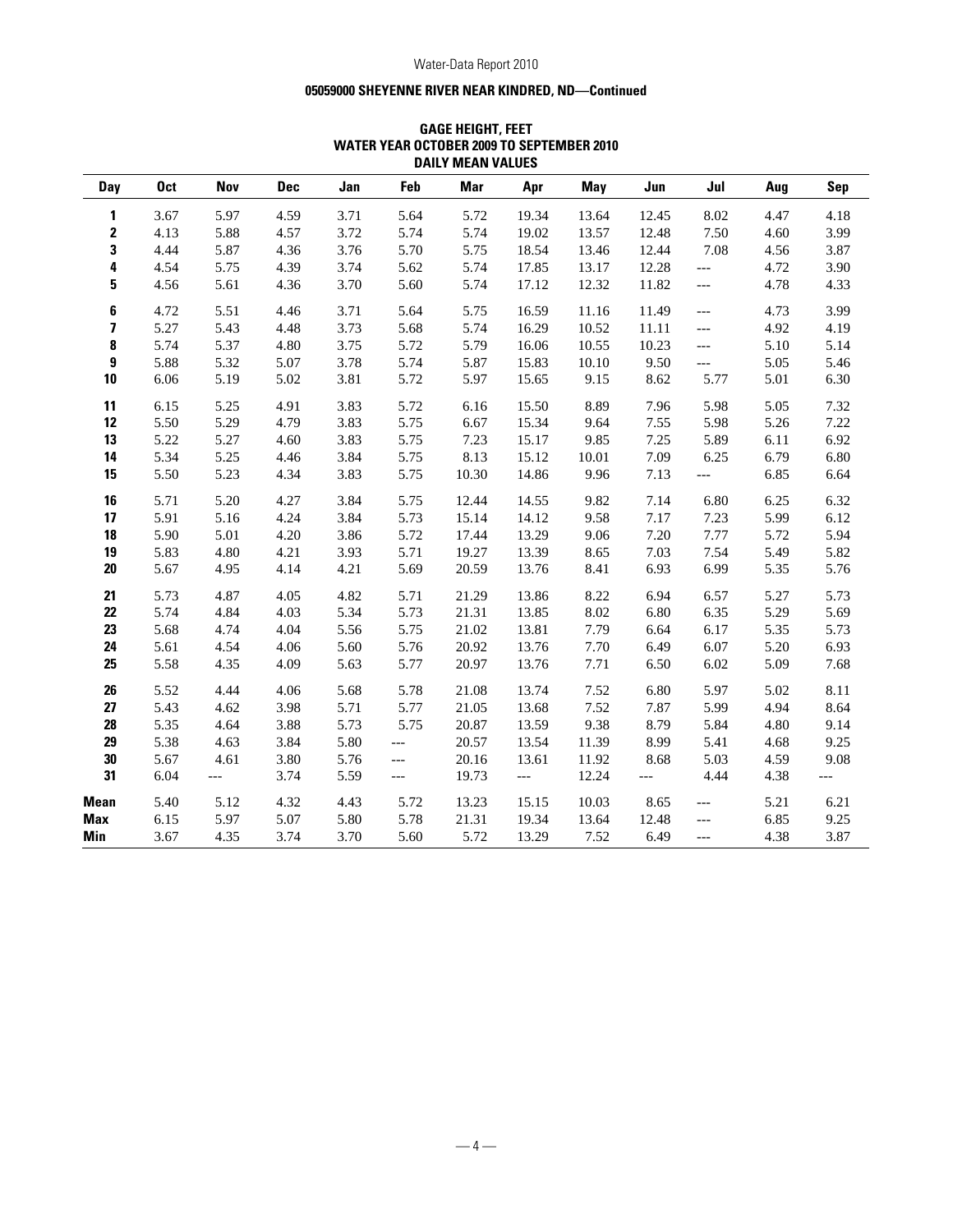# **05059000 SHEYENNE RIVER NEAR KINDRED, ND—Continued**

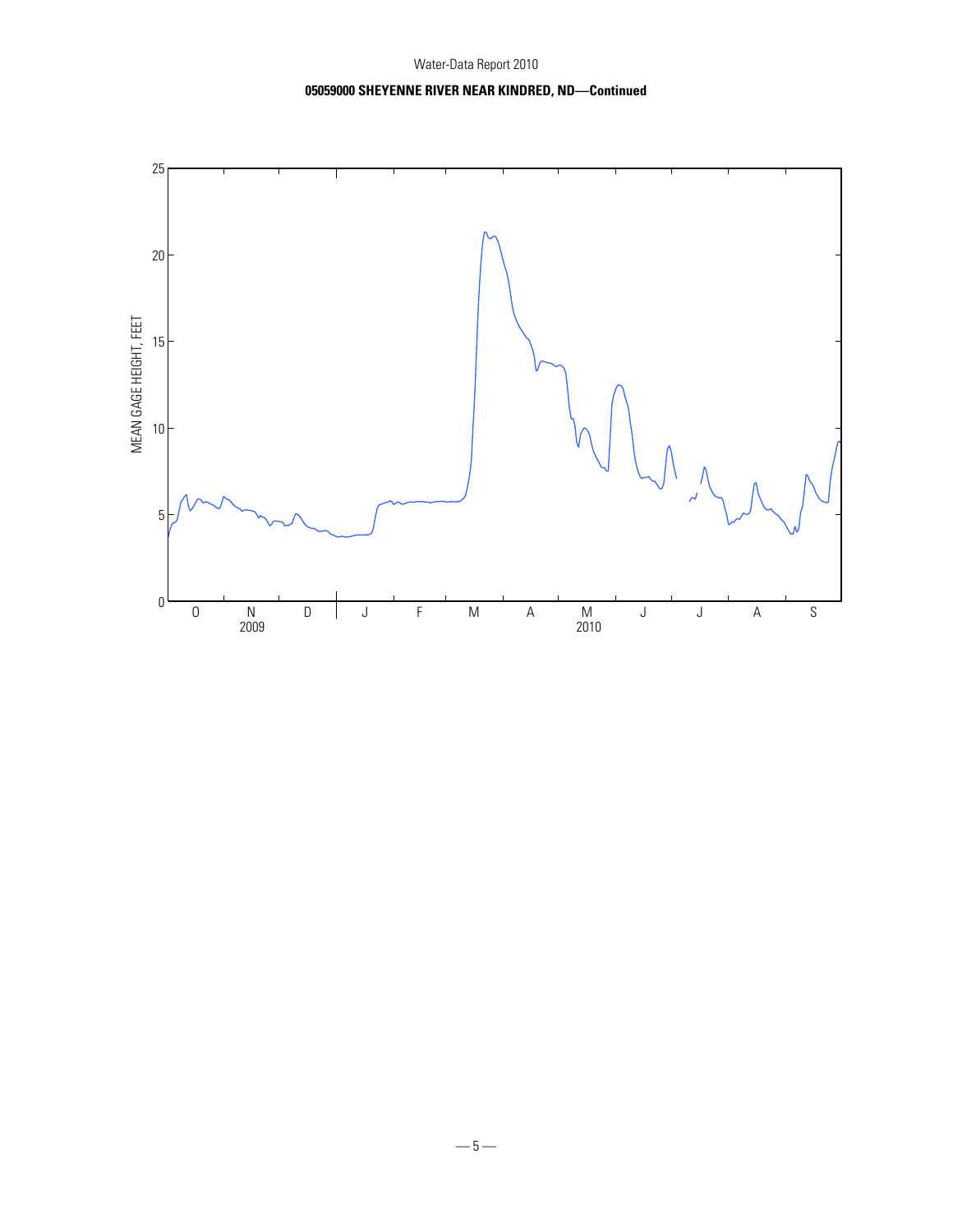### **05059000 SHEYENNE RIVER NEAR KINDRED, ND—Continued**

## **WATER-QUALITY RECORDS**

PERIOD OF RECORD.--Water year 1972 to current year.

# **WATER-QUALITY DATA WATER YEAR OCTOBER 2009 TO SEPTEMBER 2010**

Part 1 of 5

[ANC, acid neutralizing capacity; CaCO3, calcium carbonate; SiO2, silicon dioxide; ft3/s, cubic feet per second; mg/L, milligrams per liter; °C, degrees Celsius; µS/cm, microsiemens per centimeter; µg/L, micrograms per liter; <, less than; E, estimated]

| <b>Date</b> | <b>Sample</b><br>start time | Tempera-<br>ture,<br>air,<br>°C<br>(00020) | Discharge,<br>instanta-<br>neous.<br>ft $3/s$<br>(00061) | unfiltered.<br>field.<br>standard<br>units<br>(00400) | pH, water, pH, water,<br>unfiltered,<br>standard<br>units<br>(00403) | <b>Specific</b><br>conduc-<br>tance.<br>water.<br>unfiltered,<br>laboratory, laboratory,<br>$\mu$ S/cm at<br>25 °C<br>(90095) | <b>Specific</b><br>conduc-<br>tance,<br>water,<br>unfiltered.<br>$\mu$ S/cm at<br>25 °C<br>(00095) | Tempera-<br>ture.<br>water.<br>°C<br>(00010) | <b>Dissolved</b><br>solids,<br>water.<br>filtered,<br>sum of<br>constituen<br>ts.<br>milligrams<br>per liter<br>(70301) | <b>Dissolved</b><br>solids,<br>water, tons<br>per day<br>(70302) |
|-------------|-----------------------------|--------------------------------------------|----------------------------------------------------------|-------------------------------------------------------|----------------------------------------------------------------------|-------------------------------------------------------------------------------------------------------------------------------|----------------------------------------------------------------------------------------------------|----------------------------------------------|-------------------------------------------------------------------------------------------------------------------------|------------------------------------------------------------------|
| 03-20-2010  | 1640                        | 3.0                                        | E 3.160                                                  | 8.3                                                   | 7.7                                                                  | 578                                                                                                                           | 571                                                                                                |                                              | 358                                                                                                                     | E 3,050                                                          |
| 08-04-2010  | 0820                        | $-$                                        | 404                                                      | 8.3                                                   | 8.4                                                                  | 1.050                                                                                                                         | 1,050                                                                                              | 25.5                                         | 651                                                                                                                     | 710                                                              |

### **WATER-QUALITY DATA WATER YEAR OCTOBER 2009 TO SEPTEMBER 2010**

[ANC, acid neutralizing capacity; CaCO3, calcium carbonate; SiO2, silicon dioxide; ft3/s, cubic feet per second; mg/L, milligrams per liter; °C, degrees Celsius; µS/cm, microsiemens per centimeter; µg/L, micrograms per liter; <, less than; E, estimated]

| <b>Date</b>              | <b>Sample</b><br>start time | Hardness,<br>water.<br>$mq/L$ as<br>CaC <sub>03</sub><br>(00900) | Calcium,<br>water.<br>filtered,<br>mg/L<br>(00915) | Magne-<br>sium,<br>water,<br>filtered,<br>mq/L<br>(00925) | water.<br>filtered,<br>mg/L<br>(00935) | <b>Sodium</b><br>Potassium, adsorption<br>ratio,<br>water,<br>number<br>(00931) | <b>Sodium</b><br>fraction of<br>cations.<br>water,<br>percent in<br>equiva-<br>lents of<br>major<br>cations<br>(00932) | Sodium,<br>water.<br>filtered,<br>mg/L<br>(00930) | ANC,<br>water.<br>unfiltered,<br>fixed<br>endpoint<br>(pH 4.5)<br>titration,<br>laboratory,<br>$mq/L$ as<br>CaCO <sub>3</sub><br>(90410) | Chloride,<br>water,<br>filtered,<br>mg/L<br>(00940) |
|--------------------------|-----------------------------|------------------------------------------------------------------|----------------------------------------------------|-----------------------------------------------------------|----------------------------------------|---------------------------------------------------------------------------------|------------------------------------------------------------------------------------------------------------------------|---------------------------------------------------|------------------------------------------------------------------------------------------------------------------------------------------|-----------------------------------------------------|
| 03-20-2010<br>08-04-2010 | 1640<br>0820                | 193<br>426                                                       | 41.0<br>88.9                                       | 22.1<br>49.5                                              | 9.81<br>8.93                           | 1.1<br>1.7                                                                      | 28<br>29                                                                                                               | 35.6<br>78.9                                      | 137<br>306                                                                                                                               | 15.4<br>19.8                                        |
|                          |                             |                                                                  |                                                    |                                                           |                                        |                                                                                 |                                                                                                                        |                                                   |                                                                                                                                          |                                                     |

### **WATER-QUALITY DATA WATER YEAR OCTOBER 2009 TO SEPTEMBER 2010**

Part 3 of 5

[ANC, acid neutralizing capacity; CaCO3, calcium carbonate; SiO2, silicon dioxide; ft3/s, cubic feet per second; mg/L, milligrams per liter; °C, degrees Celsius; µS/cm, microsiemens per centimeter; µg/L, micrograms per liter; <, less than; E, estimated]

| <b>Date</b> | <b>Sample</b><br>start time | Fluoride,<br>water.<br>filtered.<br>ma/L<br>(00950) | Silica.<br>water.<br>filtered.<br>$mq/L$ as<br>SiO <sub>2</sub><br>(00955) | Sulfate,<br>water.<br>filtered.<br>mq/L<br>(00945) | Aluminum,<br>water.<br>filtered.<br>$\mu$ g/L<br>(01106) | Barium.<br>water.<br>filtered.<br>$\mu q/L$<br>(01005) | Bervllium.<br>water.<br>filtered.<br>$\mu$ g/L<br>(01010) | <b>Cadmium.</b><br>water.<br>filtered.<br>$\mu$ g/L<br>(01025) | Chromium.<br>water.<br>filtered.<br>$\mu$ g/L<br>(01030) | Copper,<br>water,<br>filtered.<br>$\mu$ g/L<br>(01040) |
|-------------|-----------------------------|-----------------------------------------------------|----------------------------------------------------------------------------|----------------------------------------------------|----------------------------------------------------------|--------------------------------------------------------|-----------------------------------------------------------|----------------------------------------------------------------|----------------------------------------------------------|--------------------------------------------------------|
| 03-20-2010  | 1640                        | .14                                                 | 12.3                                                                       | 117                                                | < 50                                                     | 40                                                     | < 5.00                                                    | < 5.00                                                         | < 5.0                                                    | < 5.0                                                  |
| 08-04-2010  | 0820                        | .19                                                 | 21.6                                                                       | 247                                                | < 50                                                     | 60                                                     | < 5.00                                                    | < 5.00                                                         | 5.2                                                      | < 5.0                                                  |

Part 2 of 5